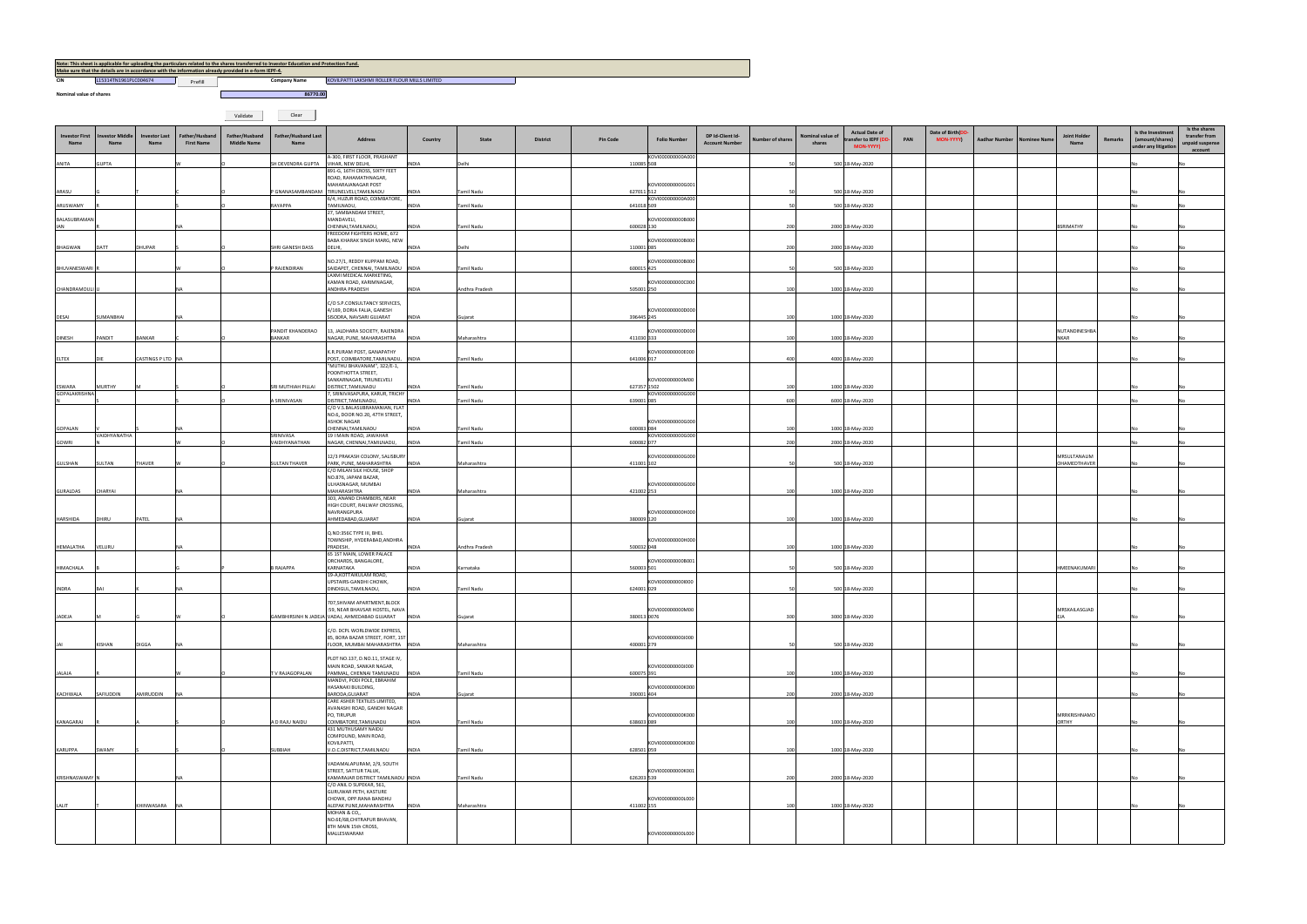|                     |                  |                |            |             |                                     | C/O.FLOW CONTROL                                                            |                      |             |                   |                         |                          |  |
|---------------------|------------------|----------------|------------|-------------|-------------------------------------|-----------------------------------------------------------------------------|----------------------|-------------|-------------------|-------------------------|--------------------------|--|
|                     |                  |                |            |             |                                     | CORPORATION, 145, SHERIF DEVJI<br>STREET, PADAMSEE ANNEX, 2ND               |                      |             |                   |                         |                          |  |
|                     |                  |                |            |             | MR OM PRAKASH                       | FLOOR, CHAKLA, MUMBAI                                                       |                      |             | KOVI000000000M00  |                         | MRLALITKUMAR             |  |
| MAHESH              | SINGHAL          |                |            |             | SINGHAL                             | MAHARASHTRA<br><b>INDIA</b>                                                 | Maharashtra          | 400003 0844 |                   | 500 18-May-2020         | <b>GUPTA</b>             |  |
|                     |                  |                |            |             |                                     | B/104, "MANGALDEEP", SUBHASH                                                |                      |             |                   |                         |                          |  |
|                     |                  |                |            |             |                                     | LANE, S MODI ROAD, KANDIVALI                                                |                      |             | KOVI000000000M00  |                         | BIPINCHHAGANL            |  |
| MAYURI              | <b>BIPIN</b>     | SARVAIYA       | <b>NA</b>  |             |                                     | WEST MUMBAI, MAHARASHTRA   INDIA                                            | Maharashtra          | 400067 0448 |                   | 500 18-May-2020         | ALSARVAIYA               |  |
|                     |                  |                |            |             | SRI NARASIMHA                       | L.I.G-34, K.P.H.B.COLONY,                                                   |                      |             | KOVI000000000M00  |                         |                          |  |
| <b>MURTY</b>        |                  | VBSN           |            |             | <b>MURTHY</b>                       | HYDERABAD, ANDHRA PRADESH, , INDIA<br>C/O.M.A.SATHYANARAYANA, 523,          | Andhra Pradesh       | 500872 0360 |                   | 1000 18-May-2020<br>100 |                          |  |
|                     |                  |                |            |             |                                     | ANJAREYA TEMPLE STREET,                                                     |                      |             |                   |                         |                          |  |
| NAGARAJA            | <b>SETTY</b>     | H <sub>N</sub> |            |             | NANJUNDA SETTY                      | V.V.PURAM, BANGALORE<br>KARNATAKA<br><b>INDIA</b>                           | Karnataka            | 560004 409  | KOVI000000000N000 | 500 18-May-2020         |                          |  |
|                     |                  |                |            |             |                                     | "GURUPRASAD", LAW COLLEGE                                                   |                      |             | KOVI000000000N000 |                         |                          |  |
| NANDAN              | <b>GUMASTE</b>   |                |            |             | BANDOPANT                           | ROAD, PUNE, MAHARASHTRA<br><b>INDIA</b><br>NO.41 K-BLOCK, ANNA NAGAR        | Maharashtra          | 411004 362  | KOVI000000000N000 | 500 18-May-2020         |                          |  |
| NARASIMHAN          | <b>BABU</b>      |                |            |             |                                     | EAST, CHENNAI, TAMILNADU<br><b>INDIA</b>                                    | Tamil Nadu           | 600102 342  |                   | 100<br>1000 18-May-2020 |                          |  |
|                     |                  |                |            |             |                                     | 48-8-9, DWARAKANAGAR,                                                       |                      |             |                   |                         |                          |  |
| NARAYANA            | RAO              | V V            | <b>NA</b>  |             |                                     | VISAKHAPATNAM, ANDHRA<br>PRADESH,<br>INDIA                                  | Andhra Pradesh       | 500016 351  | KOVI000000000N000 | 100<br>1000 18-May-2020 |                          |  |
|                     |                  |                |            |             |                                     | M.M.ENTERPRISES, 58, NEW                                                    |                      |             |                   |                         |                          |  |
| NATARAJAN           |                  |                |            |             | SRI M MUTHU SWAMY<br><b>GOUNDER</b> | RAMAKRISHNAPURAM, TIRUPUR,<br>TAMILNADU<br><b>INDIA</b>                     | Tamil Nadu           | 638607 1510 | KOVI000000000M00  | 1000 18-May-2020<br>100 |                          |  |
|                     |                  |                |            |             |                                     | C/O.20-910, RADHAKRISHNA                                                    |                      |             |                   |                         |                          |  |
| NEELIMA             |                  |                | <b>NA</b>  |             |                                     | NAGAR, CUDDAPAH, ANDHRA<br>PRADESH<br>INDIA                                 | Andhra Pradesh       | 516001 431  | KOVI000000000N000 | 500 18-May-2020         |                          |  |
|                     |                  |                |            |             |                                     | C/O DEEPAK PRABHA AGENCIES, 65                                              |                      |             |                   |                         |                          |  |
| NITHYANAND          |                  |                |            | NARAYANAPPA |                                     | ACHARAPPAN ST IST FLR, CHENNAI,<br>TAMILNADU<br><b>INDIA</b>                | Tamil Nadu           | 600001 511  | KOVI000000000N001 | 250 18-May-2020         |                          |  |
|                     |                  |                |            |             |                                     |                                                                             |                      |             |                   |                         |                          |  |
| <b>NITIN</b>        | AGARWAL          |                |            |             | SHRI R C GUPTA                      | E-55/56, BUTLER PLAZA, 95, CIVIL<br>LINES, BAREILLY, UTTER PRADESH INDIA    | <b>Uttar Pradesh</b> | 243001 444  | KOVI000000000N000 | 20 18-May-2020          |                          |  |
|                     |                  |                |            |             |                                     | SUBHALAYAM, WEST OF                                                         |                      |             |                   |                         |                          |  |
| PADMANABHAN         |                  |                |            |             | MR GOPALA MENON                     | PADAKULAM, KODUNGALLUR,<br>KERALA<br>INDIA                                  |                      | 680664 676  | KOVI000000000P000 | 1000 18-May-2020<br>100 |                          |  |
|                     |                  |                |            |             |                                     | ESSEN & CO.,, "SIVAGAMI                                                     | Kerala               |             |                   |                         |                          |  |
|                     |                  |                |            |             |                                     | COMPLEX", II FLOOR 174,, THAMBU                                             |                      |             |                   |                         |                          |  |
| PANCHU              |                  |                |            |             | RM SEETHARAMAN                      | <b>CHETTY STREET</b><br>CHENNAI, TAMILNADU<br><b>INDIA</b>                  | <b>Tamil Nadu</b>    | 600001 628  | KOVI000000000P000 | 500 18-May-2020         |                          |  |
|                     |                  |                |            |             |                                     | P. ARVINDKUMAR & CO., 830D                                                  |                      |             |                   |                         |                          |  |
|                     |                  |                |            |             |                                     | SUBHASH CALLI, SWADESHI<br>MARKET, KALBADEVI ROAD                           |                      |             | KOVI000000000P000 |                         |                          |  |
| PATANI              |                  |                | <b>NA</b>  |             |                                     | MUMBAI, MAHARASHTRA<br><b>INDIA</b>                                         | Maharashtra          | 400002 481  |                   | 2000 18-May-2020<br>200 | PATANIBA                 |  |
|                     |                  |                |            |             |                                     | 16, VENKATARAMAN LANE,<br>KAMALA II STREET,                                 |                      |             |                   |                         |                          |  |
|                     |                  |                |            |             |                                     | CHINNACHOCKIKULAM,                                                          |                      |             | KOVI000000000P000 |                         |                          |  |
| PAVANKUMAR          |                  |                | <b>NA</b>  |             |                                     | MADURAI, TAMILNADU<br><b>INDIA</b>                                          | <b>Tamil Nadu</b>    | 625002 348  |                   | 500 18-May-2020         |                          |  |
|                     |                  |                |            |             |                                     | 139, MUNDAKA KANNI AMMAN,                                                   |                      |             |                   |                         |                          |  |
| POONGOTHAI          |                  |                |            |             | MR R SUBRAMANIAN                    | KOVIL STREET, MYLAPORE,<br>CHENNAI TAMILNADU<br>INDIA                       | <b>Tamil Nadu</b>    | 600004 638  | KOVI000000000P000 | 500 18-May-2020         |                          |  |
|                     |                  |                |            |             |                                     | ADDRRESS FIRST LINE EMPTY,                                                  |                      |             |                   |                         |                          |  |
| PRAKASH             | NARASIOAS        | PATEL          | <b>NA</b>  |             |                                     | VASUNDHARA, KALAWAP ROAD,<br>RAJKOT GUJARAT<br><b>INDIA</b>                 | Gujarat              | 360005 415  | KOVI000000000P000 | 200<br>2000 18-May-2020 | HIMMATBHAINA<br>THUPATEL |  |
|                     |                  |                |            |             |                                     |                                                                             |                      |             |                   |                         |                          |  |
| RADHAKRISHNA        |                  |                |            |             | SRI N M                             | C/O SRI.A.VISWANATHAN, ABHAY<br>& CO.,, 152, THAMBU CHETTY                  |                      |             | KOVI000000000R000 |                         |                          |  |
|                     |                  |                |            |             | <b>KRISHNAMOORTHY</b>               | STREET, CHENNAI TAMILNADU<br>INDIA                                          | Tamil Nadu           | 600001843   |                   | 500 18-May-2020<br>-50  |                          |  |
|                     |                  |                |            |             |                                     | 11, SANDEEP APARTMENTS,                                                     |                      |             |                   |                         |                          |  |
| RADHAMANI           |                  |                |            |             | T K KRISHNAN                        | VISHWAS COLONY, ALKAPURI,<br><b>BARODA GUJARAT</b><br><b>INDIA</b>          | Gujarat              | 390005 864  | KOVI000000000R000 | 1000 18-May-2020<br>100 |                          |  |
|                     |                  |                |            |             |                                     |                                                                             |                      |             |                   |                         |                          |  |
|                     |                  |                |            |             |                                     | C/O MAHIPAL CHAND BHANDARI,<br>ROOM NO.45,4TH FLOOR,                        |                      |             |                   |                         |                          |  |
|                     |                  |                |            |             |                                     | 50, TENAMENTS (14TH CHAWL)                                                  |                      |             |                   |                         |                          |  |
|                     | KUMAR            | <b>BOHRA</b>   |            |             | SRI P R BOHRA                       | NEW GANJAWALA, BUILDING<br>BELASIS BRIDGE ROAD, TARDEO, INDIA               | Maharashtra          | 400034 604  | KOVI000000000R000 | 2000 18-May-2020<br>200 |                          |  |
| RAJ                 |                  |                |            |             |                                     |                                                                             |                      |             |                   |                         |                          |  |
|                     |                  |                |            |             |                                     | "POOVANUR HOUSE", 222, ELANGO<br>STREET, ALWAR THIRUNAGAR,                  |                      |             | KOVI000000000S001 |                         |                          |  |
| RAJAPPA             |                  |                | <b>NA</b>  |             |                                     | CHENNAI TAMILNADU<br><b>INDIA</b>                                           | Tamil Nadu           | 600087 530  |                   | 100<br>1000 18-May-2020 |                          |  |
|                     |                  |                |            |             |                                     | HARISHARNAM BHAWAN, 52/25                                                   |                      |             |                   |                         |                          |  |
| RAJESH              | KUMAR            |                |            |             | SHRI SHYAMKRISHNA<br><b>AHNI</b>    | UDAIGANJ, LUCKNOW, UTTAR<br>PRADESH<br><b>INDIA</b>                         | <b>Uttar Pradesh</b> | 226001 265  | KOVI000000000R000 | 100<br>1000 18-May-2020 |                          |  |
|                     |                  |                |            |             | SRI S<br>BALASUBRAMANIAN            | 5, KUMARAN STREET, SURAM<br><b>INDIA</b>                                    |                      |             | KOVI000000000R000 | -50                     |                          |  |
| RAJESWARAN          |                  |                |            |             |                                     | PATTI, ERODE, TAMILNADU<br>4/73, PARASRAMPURIA TOWER,                       | Tamil Nadu           | 638009824   |                   | 500 18-May-2020         |                          |  |
|                     |                  |                |            |             |                                     | USHIWARA, LOKHANDWALA                                                       |                      |             |                   |                         |                          |  |
| RAMAN               | <b>KUMAR</b>     | <b>VERMA</b>   | <b>INA</b> |             |                                     | COMPLEX, ANDHERI WEST<br>MUMBAI, MAHARASHTRA<br><b>INDIA</b>                | Maharashtra          | 400058 583  | KOVI000000000R000 | 100<br>1000 18-May-2020 |                          |  |
|                     |                  |                |            |             |                                     | 18, RAGUPATHY LAYOUT-I, SAIBABA                                             |                      |             |                   |                         |                          |  |
| RAMANATHAN          |                  |                |            |             |                                     | MISSION POST,<br>M O ATHAPPACHATTIAR COIMBATORE, TAMILNADU,<br><b>INDIA</b> | Tamil Nadu           | 641011 025  | KOVI000000000R000 | 200<br>2000 18-May-2020 |                          |  |
|                     |                  |                |            |             |                                     | 108, MYSORE ROAD CIRCLE,                                                    |                      |             | KOVI000000000R000 |                         |                          |  |
| RATAN               | CHAND            |                |            |             | LATE SRI PARAS MAL                  | BANGALORE, KARNATAKA,<br><b>INDIA</b><br>15, SADHANA BUILDING, "B"ROAD,     | Karnataka            | 560018 622  |                   | 100<br>1000 18-May-2020 |                          |  |
|                     |                  |                |            |             |                                     | CHURCHGATE,                                                                 |                      |             | KOVI000000000R000 |                         | SRIDILIPSINHDHA          |  |
| RENUKA              | <b>DILIPSINH</b> | <b>BAJARIA</b> | <b>INA</b> |             |                                     | MUMBAI, MAHARASHTRA<br><b>INDIA</b>                                         | Maharashtra          | 400020 611  |                   | 500 18-May-2020         | NJIBAJARIA               |  |
|                     |                  |                |            |             |                                     |                                                                             |                      |             |                   |                         |                          |  |
| SATYANARAYAN        |                  |                |            |             |                                     | QTR NO.832-E,, BHEL TOWNSHIP,<br>RAMACHANDRAPURAM,                          |                      |             | KOVI000000000S001 |                         |                          |  |
|                     |                  |                |            |             |                                     | SRI C S R KRISHNAIAH HYDERABAD, ANDHRA PRADESH<br><b>INDIA</b>              | Andhra Pradesh       | 500032 038  |                   | 500 18-May-2020         |                          |  |
|                     |                  |                |            |             |                                     | FLAT NO.701, A-BLOCK, ST.MARY'S                                             |                      |             |                   |                         |                          |  |
|                     |                  |                |            |             |                                     | APARTMENT, NESBIT ROAD,<br>MAZAGAON, MUMBAI                                 |                      |             | KOVI000000000S001 |                         |                          |  |
| SNEH                | MAHESH           | CHAND GUPTA NA |            |             |                                     | <b>MAHARASHTRA</b><br><b>INDIA</b>                                          | Maharashtra          | 400010 212  |                   | 1000 18-May-2020<br>100 |                          |  |
|                     |                  |                |            |             |                                     | 1490/1A CH14/8, AMBEDKAR<br>ROAD, K.M.PULAM, MYSORE                         |                      |             | KOVI000000000S001 |                         |                          |  |
| SREENIVASA          |                  |                |            |             | NAGARAJA SETTY                      | KARNATAKA<br>INDIA                                                          | Karnataka            | 570004 408  |                   | 500 18-May-2020         |                          |  |
| SREENIVASA RAGHAVAN |                  |                |            |             | T RAMANUJAM                         | 10 WEST STREET, TIRUINDALUR,<br>MAYURAM, TAMILNADU<br><b>INDIA</b>          | Tamil Nadu           | 609001 267  | KOVI000000000S000 | 100<br>1000 18-May-2020 |                          |  |
|                     |                  |                |            |             |                                     |                                                                             |                      |             |                   |                         |                          |  |
|                     |                  |                |            |             |                                     | NO.3-A, "SAI SADAN", INDIRA<br>GANDHI STREET, RADHA NAGAR,                  |                      |             | KOVI0000000005001 |                         |                          |  |
| SRINIVASAN          |                  |                |            |             |                                     | BALASUBRAMANIAN M CHROMEPET CHENNAI, TAMILNADU INDIA                        | <b>Tamil Nadu</b>    | 600044 682  |                   | 100<br>1000 18-May-2020 |                          |  |
|                     |                  |                |            |             |                                     | 44 VENKATAKRISHNA ROAD,                                                     |                      |             | KOVI000000000S000 |                         |                          |  |
|                     |                  |                |            |             |                                     |                                                                             |                      |             |                   |                         |                          |  |